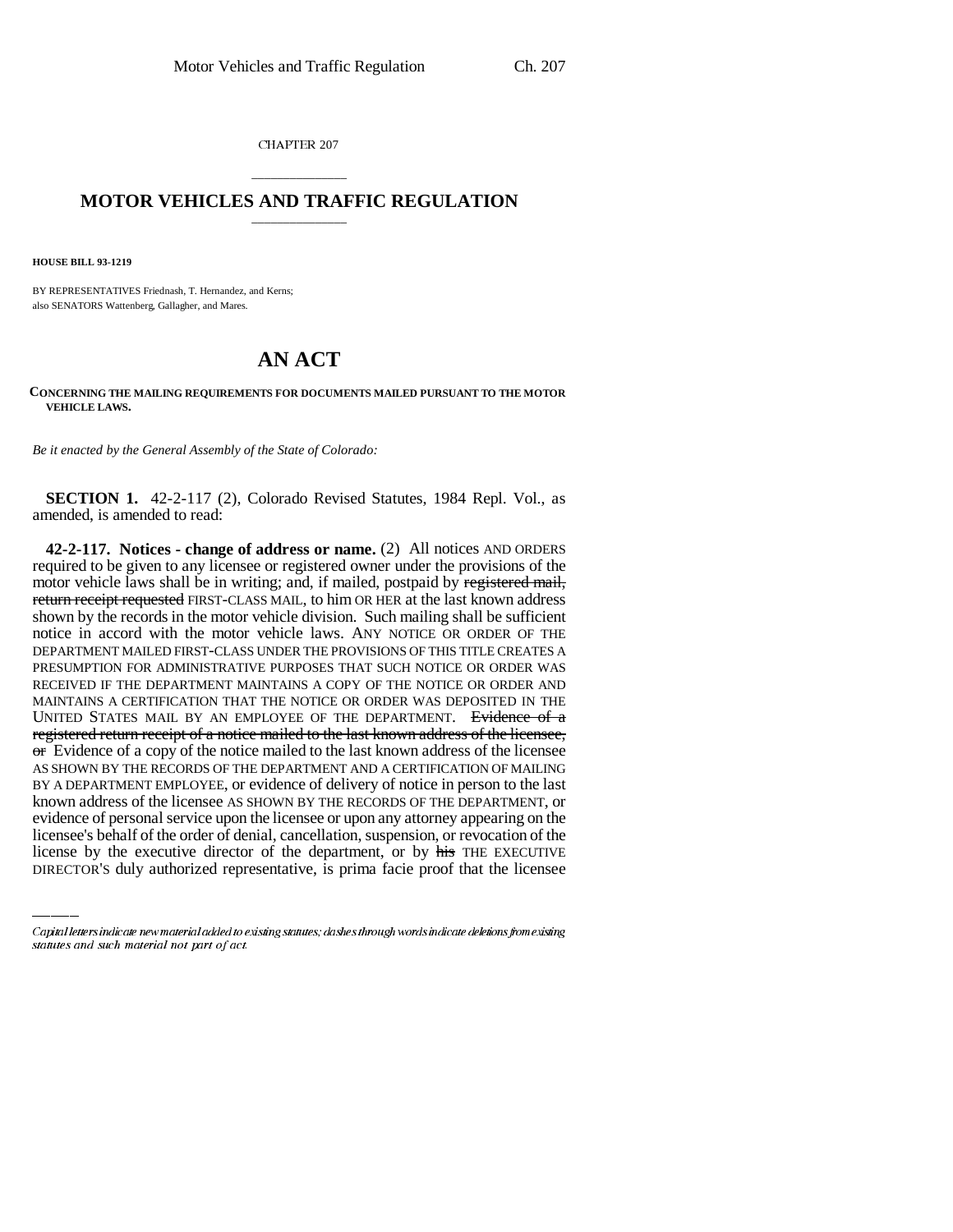received personal notice of said denial, cancellation, suspension, or revocation.

**SECTION 2.** Article 2 of title 42, Colorado Revised Statutes, 1984 Repl. Vol., as amended, is amended BY THE ADDITION OF A NEW SECTION to read:

**42-2-117.5. Methods of service.** (1) ANY NOTICE OR ORDER REQUIRED TO BE SERVED UNDER THE PROVISIONS OF THE MOTOR VEHICLE LAWS MAY BE SERVED IN ANY MANNER REASONABLY DESIGNED TO NOTIFY THE PERSON TO BE SERVED OF THE MATERIAL PROVISIONS OF SUCH NOTICE OR ORDER. A PERSON HAS BEEN SERVED WITH A NOTICE OR ORDER WHEN SUCH PERSON HAS KNOWLEDGE OF THE MATERIAL PROVISIONS OF SUCH NOTICE OR ORDER, REGARDLESS OF THE MANNER IN WHICH SUCH KNOWLEDGE WAS ACQUIRED. ANY IRREGULARITY IN THE FORM OR MANNER OF SERVICE OR DOCUMENTATION OF THE PROOF OF SERVICE OR THE MEANS BY WHICH KNOWLEDGE OF THE MATERIAL PROVISIONS OF A NOTICE OR ORDER IS ACQUIRED SHALL NOT AFFECT THE VALIDITY OF SUCH NOTICE OR ORDER.

(2) FOR PURPOSES OF NOTICES OR ORDERS RELATING TO DRIVING RESTRAINTS ONLY, "MATERIAL PROVISIONS" MEANS THOSE PROVISIONS WHICH IDENTIFY THE AFFECTED PERSON, AND THOSE PROVISIONS WHICH STATE THAT A RESTRAINT AGAINST THE PERSON'S LICENSE OR PRIVILEGE TO DRIVE IN THIS STATE HAS BEEN, OR WILL BE, ENTERED ON THE RECORDS OF THE DEPARTMENT, OR THOSE PROVISIONS WHICH ADVISE THE PERSON THAT HE OR SHE HAS A RIGHT TO REQUEST A HEARING REGARDING THE IMPOSITION OF A RESTRAINT AGAINST SUCH PERSON'S LICENSE OR PRIVILEGE TO DRIVE.

(3) THE DEPARTMENT SHALL DEVELOP PROOF OF SERVICE FORMS WHICH MAY BE USED TO DOCUMENT PROOF OF SERVICE UNDER THIS SUBSECTION (3). SUCH FORMS SHALL INCLUDE BUT NEED NOT BE LIMITED TO THE FOLLOWING:

(a) THE NAME AND DATE OF BIRTH OF THE PERSON SERVED;

(b) THE DATE AND TIME OF SERVICE;

(c) THE IDENTIFICATION NUMBER OF THE NOTICE OR ORDER SERVED, IF ANY, OR, IN THE EVENT THE NOTICE OR ORDER IS NOT AVAILABLE, A DESCRIPTION OF THE INFORMATION RELAYED TO THE PERSON SERVED;

(d) THE NAME, TITLE, SIGNATURE, AND EMPLOYING AGENCY OF THE PERSON MAKING SERVICE;

(e) THE SIGNATURE OF THE PERSON SERVED; AND

(f) THE RIGHT INDEX FINGERPRINT OF THE PERSON SERVED.

(4) IN ADDITION TO SERVICE BY MAIL OR ANY OTHER MEANS, SERVICE OF NOTICES OR ORDERS MAY BE PERSONALLY MADE BY ANY EMPLOYEE OF THE DEPARTMENT, ANY PEACE OFFICER, ANY MUNICIPAL, COUNTY, OR STATE PROSECUTOR, OR ANY MUNICIPAL, COUNTY OR DISTRICT COURT JUDGE, MAGISTRATE, OR JUDICIAL OFFICER. IF SERVICE IS PERSONALLY MADE UNDER THIS SUBSECTION (4), PROOF OF SUCH SERVICE OF ANY NOTICE OR ORDER MAY BE MADE BY SENDING A WRITTEN NOTIFICATION OF SERVICE IN ANY FORM TO THE DEPARTMENT. SUCH NOTIFICATION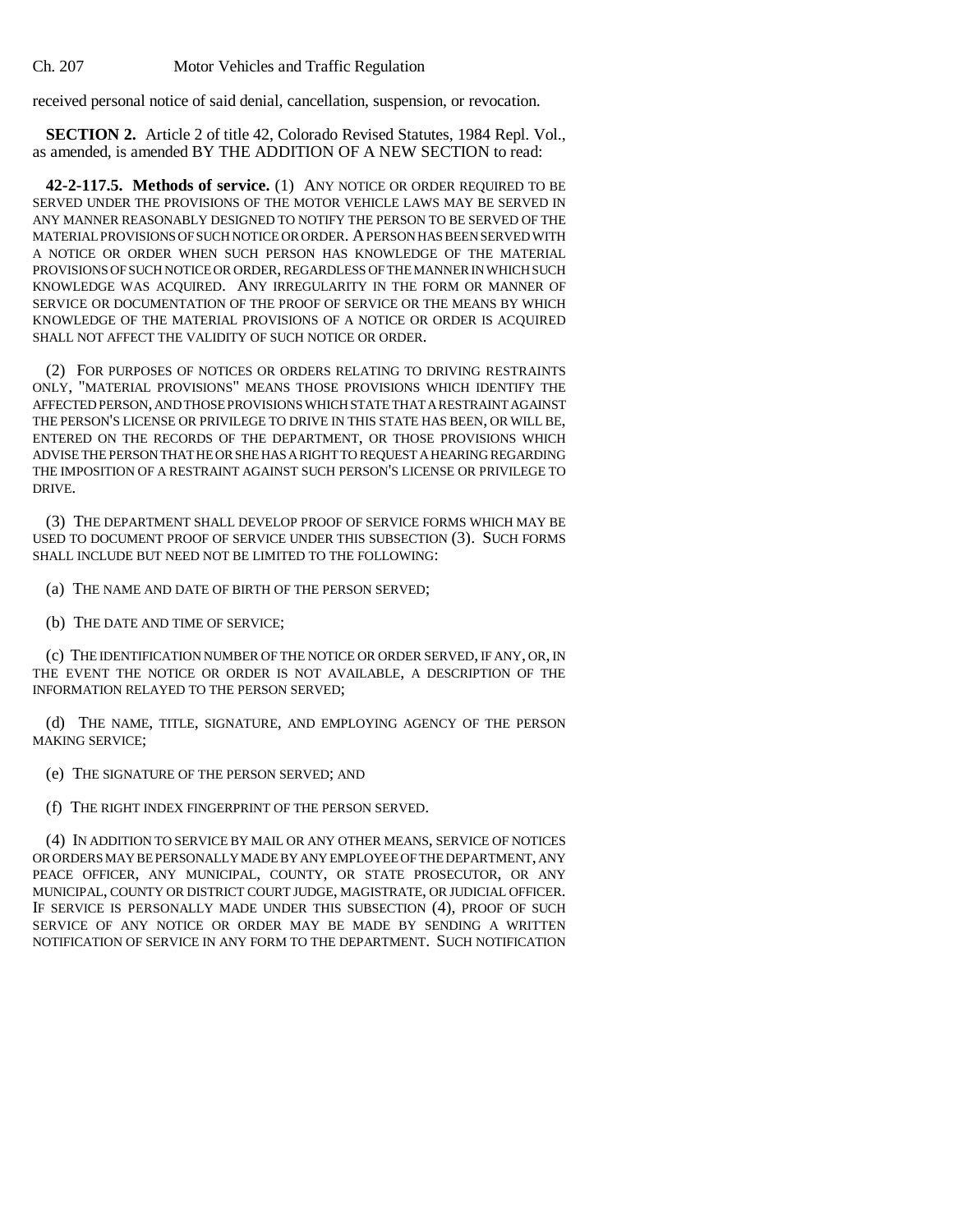SHALL BE AN OFFICIAL RECORD OF THE DEPARTMENT UNDER SECTION 42-2-118. IT SHALL NOT BE NECESSARY THAT THE WRITTEN NOTIFICATION IS ON A FORM SUPPLIED BY THE DEPARTMENT, BUT THE DEPARTMENT MAY REFUSE TO ACCEPT AS AN OFFICIAL RECORD A WRITTEN NOTIFICATION WHICH DOES NOT PROVIDE SUBSTANTIALLY THE SAME INFORMATION AS SPECIFIED IN SUBSECTION (3) OF THIS SECTION.

(5) PEACE OFFICERS AND EMPLOYEES OF THE DEPARTMENT SHALL SERVE NOTICES AND ORDERS RELATING TO DRIVING RESTRAINTS UPON THE AFFECTED PERSON ANYTIME THE AFFECTED PERSON IS CONTACTED BY A PEACE OFFICER OR EMPLOYEE OF THE DEPARTMENT, WHEN SUCH PEACE OFFICER OR EMPLOYEE BELIEVES THAT THE AFFECTED PERSON MAY NOT HAVE BEEN PREVIOUSLY PERSONALLY SERVED WITH ANY NOTICE OR ORDER AFFECTING SUCH PERSON'S LICENSE OR PRIVILEGE TO DRIVE A MOTOR VEHICLE IN THIS STATE.

**SECTION 3.** 42-2-130 (1) (a), (1) (f) (I), and (2), Colorado Revised Statutes, 1984 Repl. Vol., as amended, are amended, and the said 42-2-130 is further amended BY THE ADDITION OF A NEW SUBSECTION, to read:

**42-2-130. Driving under restraint - penalty.** (1) (a) Any person who drives a motor vehicle or all-terrain recreational vehicle upon any highway of this state  $a\bar{t}$ time when his driver's, minor driver's, or provisional driver's license or driving privilege WITH KNOWLEDGE THAT SUCH PERSON'S LICENSE OR PRIVILEGE TO DRIVE, either as a resident or a nonresident, is denied, suspended, or revoked UNDER RESTRAINT for any reason other than conviction of an alcohol-related driving offense pursuant to section 42-4-1202 (1) or (1.5) is guilty of a misdemeanor and, upon conviction thereof, shall be punished by imprisonment in the county jail for not less than five days nor more than six months, and, in the discretion of the court, a fine of not less than fifty dollars nor more than five hundred dollars may be imposed. The minimum sentence imposed by this paragraph (a) shall be mandatory, and the court shall not grant probation or a suspended sentence, in whole or in part, or reduce or suspend the fine under this paragraph (a); but, in a case where the defendant is convicted although he established that he had to drive the motor vehicle in violation of this paragraph (a) because of an emergency, the mandatory jail sentence or the fine, if any, shall not apply, and the court may impose a sentence of imprisonment in the county jail for a period of not more than six months and a fine of not more than five hundred dollars. Such minimum sentence need not be five consecutive days but may be served during any thirty-day period.

(f) (I) Any person who drives a motor vehicle or all-terrain recreational vehicle upon any highway of this state at a time when his driver's, minor driver's, or provisional driver's license or driving privilege WITH KNOWLEDGE THAT SUCH PERSON'S LICENSE OR PRIVILEGE TO DRIVE, either as a resident or nonresident, is denied or revoked RESTRAINED under section  $42-2-122.1$  (1.5) (a) or is denied, suspended, or revoked RESTRAINED solely or partially because of a conviction of a driving offense pursuant to section  $42-4-1202(1)$  or  $(1.5)$  is guilty of a misdemeanor and, upon conviction thereof, shall be punished by imprisonment in the county jail for not less than thirty days nor more than one year and, in the discretion of the court, by a fine of not less than five hundred dollars nor more than one thousand dollars. Upon a second or subsequent conviction, such person shall be punished by imprisonment in the county jail for not less than ninety days nor more than two years and, in the discretion of the court, by a fine of not less than five hundred dollars nor more than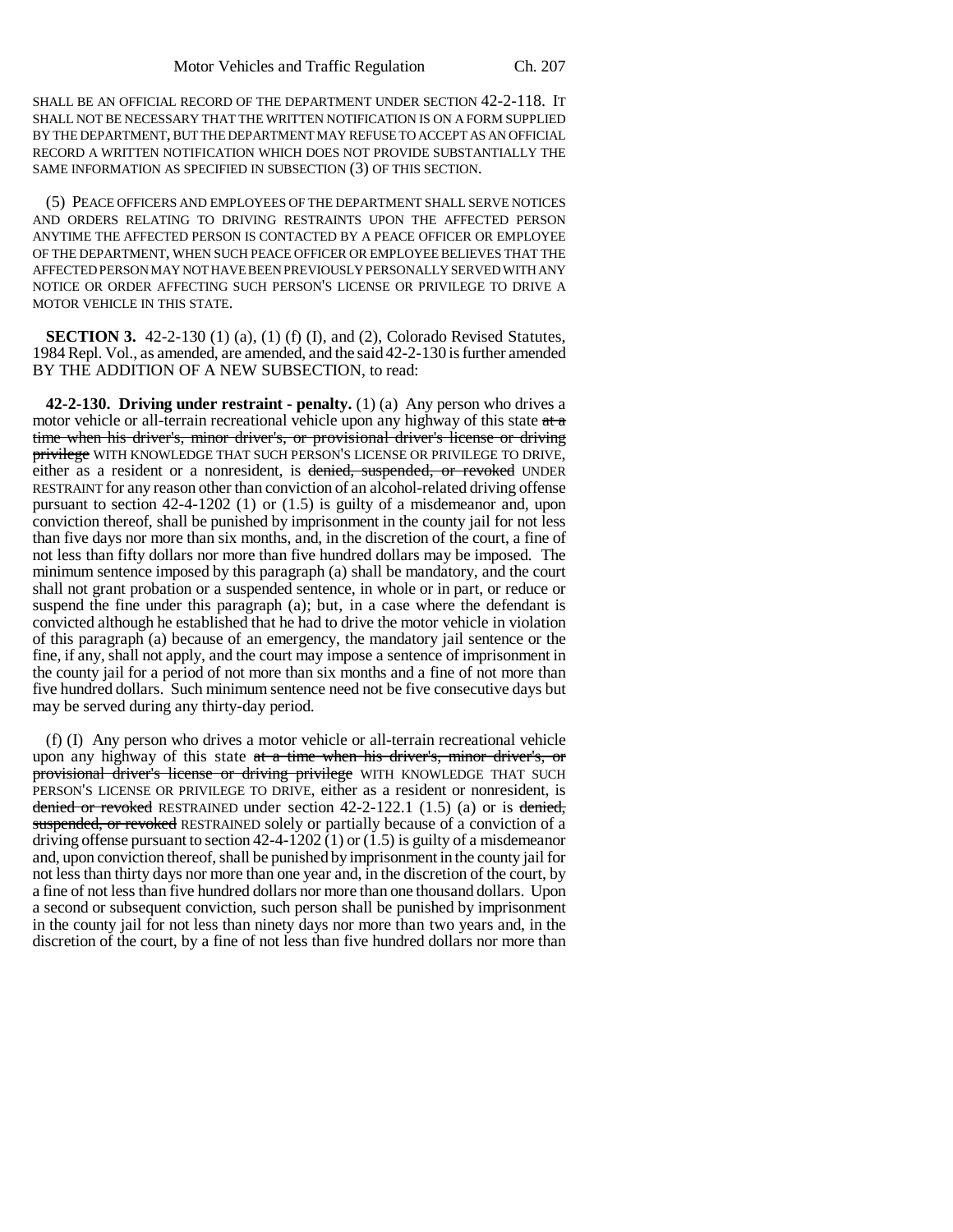three thousand dollars. The minimum county jail sentence imposed by this subparagraph (I) shall be mandatory, and the court shall not grant probation or a suspended sentence thereof; but, in a case where the defendant is convicted although he established that he had to drive the motor vehicle in violation of this subparagraph (I) because of an emergency, the mandatory jail sentence, if any, shall not apply, and for a first conviction the court may impose a sentence of imprisonment in the county jail for a period of not more than one year and, in the discretion of the court, a fine of not more than one thousand dollars, and for a second or subsequent conviction the court may impose a sentence of imprisonment in the county jail for a period of not more than two years and, in the discretion of the court, a fine of not more than three thousand dollars.

(2) In any prosecution for a violation of this section, the fact of  $\overline{\text{cancellation}}$ , denial, suspension, or revocation of THE RESTRAINT a license may be established by a return receipt of a registered notice thereof mailed to the last known address of the defendant and a copy of the notice so mailed by registered mail BY CERTIFICATION THAT A NOTICE WAS MAILED BY FIRST-CLASS MAIL PURSUANT TO SECTION 42-2-117 (2), to the last known address of the defendant, or by the delivery of such notice to the last known address of the defendant, or by personal service of such notice upon the defendant. It is sufficient to prove that notice was mailed with sufficient postage by registered mail addressed to the last known address of the defendant as shown by the records of the department.

(4) FOR PURPOSES OF THIS SECTION, THE FOLLOWING DEFINITIONS SHALL APPLY:

(a) "KNOWLEDGE" MEANS ACTUAL KNOWLEDGE OF ANY RESTRAINT FROM WHATEVER SOURCE, OR KNOWLEDGE OF CIRCUMSTANCES SUFFICIENT TO CAUSE A REASONABLE PERSON TO BE AWARE THAT SUCH PERSON'S LICENSE OR PRIVILEGE TO DRIVE WAS UNDER RESTRAINT. "KNOWLEDGE" DOES NOT MEAN KNOWLEDGE OF A PARTICULAR RESTRAINT OR KNOWLEDGE OF THE DURATION OF RESTRAINT.

(b) "RESTRAINT" OR "RESTRAINED" MEANS ANY DENIAL, REVOCATION OR SUSPENSION OF A PERSON'S LICENSE OR PRIVILEGE TO DRIVE A MOTOR VEHICLE IN THIS STATE, OR ANY COMBINATION OF DENIALS, REVOCATIONS, OR SUSPENSIONS.

**SECTION 4.** 42-7-301 (2) (b), Colorado Revised Statutes, 1984 Repl. Vol., is amended to read:

**42-7-301. Security and proof of financial responsibility for the future required under certain circumstances.** (2) The director shall determine whether an operator or owner is required to comply with the provisions of this article and, if so, shall:

(b) Within sixty days after receipt of the accident report, send written notice of the requirement of filing security and proof of financial responsibility for the future to each such owner and each such operator at his OR HER last known address, by certified mail, return receipt requested FIRST-CLASS MAIL PURSUANT TO SECTION 42-2-117 (2). Proof of such mailing shall be deemed sufficient notice under this article.

**SECTION 5. Adjustments to 1993 long bill.** For the implementation of this act,